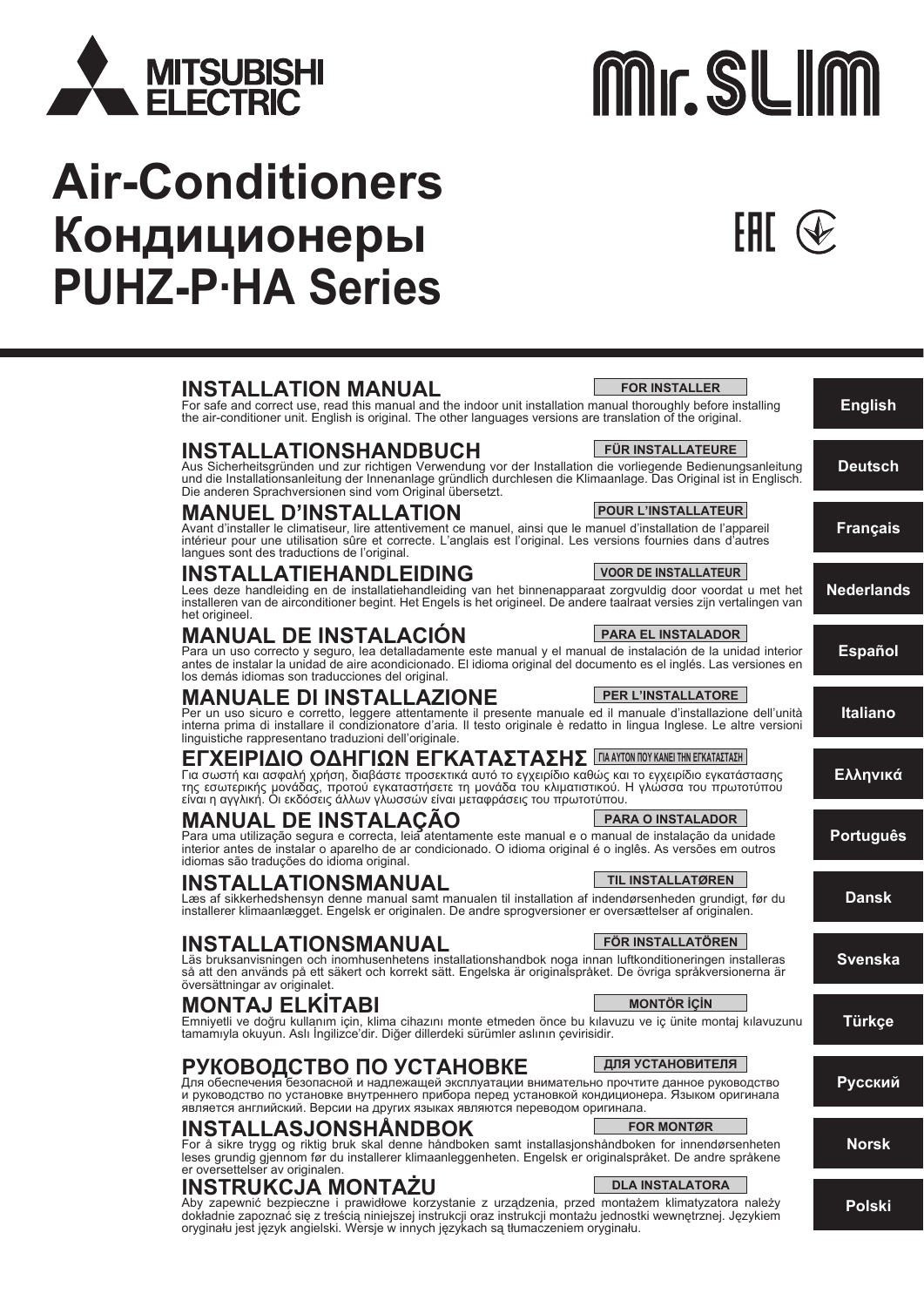# **Contents**

- 1. Safety precautions . . . . . . . 2. Installation location . . . . . . . . . . . . . . . . . . . . . . . . . . . . . . . . . . . . . . . . . . . . . 3 3. Installing the outdoor unit . . . . . . . . . . . . . . . . . . . . . . . . . . . . . . . . . . . . . . . . . 4 4. Installing the refrigerant piping . . . . . . . . . . . . . . . . . . . . . . . . . . . . . . . . . . . . . 5 5. Drainage piping work . . . . . . . . . . . . . . . . . . . . . . . . . . . . . . . . . . . . . . . . . . . . 7 6. Electrical work . . . . . . . . . . . . . . . . . . . . . . . . . . . . . . . . . . . . . . . . . . . . . . . . . 7
- **Caution:**

**• Do not vent R410A into the Atmosphere:**

# **1. Safety precautions**

- ► **Before installing the unit, make sure you read all the "Safety precautions".**  ► **Please report to or take consent by the supply authority before connec-**
- **tion to the system.**
- ► **PUHZ-P•YHA is designed for commercial and light industrial applications.**

#### **Warning:**

 **Caution:**

**Describes precautions that must be observed to prevent danger of injury or death to the user.**

and maintenance of the unit to the customer according to the information in the Operation Manual and perform the test run to ensure normal operation. Both the Installation Manual and Operation Manual must be given to the user for keeping. These manuals must be passed on to subsequent users.

After installation work has been completed, explain the "Safety precautions," use,

 $\left(\frac{\Gamma}{\Xi}\right)$ : Indicates a part which must be grounded.

#### **Warning:** Carefully read the labels affixed to the main unit.

**Describes precautions that must be observed to prevent damage to the unit.**

 **Warning:**

- **The unit must not be installed by the user. Ask a dealer or an authorized technician to install the unit. If the unit is installed incorrectly, water leak**age, electric shock, or fire may result.
- **For installation work, follow the instructions in the Installation Manual and**  use tools and pipe components specifically made for use with R410A refrig**erant. The R410A refrigerant in the HFC system is pressurized 1.6 times the pressure of usual refrigerants. If pipe components not designed for R410A refrigerant are used and the unit is not installed correctly, the pipes may burst and cause damage or injuries. In addition, water leakage, electric**  shock, or fire may result.
- **The unit must be installed according to the instructions in order to minimize the risk of damage from earthquakes, typhoons, or strong winds. An incorrectly installed unit may fall down and cause damage or injuries.**
- **The unit must be securely installed on a structure that can sustain its weight. If the unit is mounted on an unstable structure, it may fall down and cause damage or injuries.**
- **If the air conditioner is installed in a small room, measures must be taken to prevent the refrigerant concentration in the room from exceeding the safety limit in the event of refrigerant leakage. Consult a dealer regarding the appropriate measures to prevent the allowable concentration from being exceeded. Should the refrigerant leak and cause the concentration limit to be exceeded, hazards due to lack of oxygen in the room may result.**
- **Ventilate the room if refrigerant leaks during operation. If refrigerant comes**  into contact with a flame, poisonous gases will be released.
- All electric work must be performed by a qualified technician according to **local regulations and the instructions given in this manual. The units must be powered by dedicated power lines and the correct voltage and circuit**  breakers must be used. Power lines with insufficient capacity or incorrect electrical work may result in electric shock or fire.
- **Use C1220 copper phosphorus, for copper and copper alloy seamless pipes, to connect the refrigerant pipes. If the pipes are not connected correctly, the unit will not be properly grounded and electric shock may result.**

#### **1.1. Before installation**

 **Caution:**

- **Do not use the unit in an unusual environment. If the air conditioner is installed in areas exposed to steam, volatile oil (including machine oil), or sulfuric gas, areas exposed to high salt content such as the seaside, or areas where the unit will be covered by snow, the performance can be signifi cantly reduced and the internal parts can be damaged.**
- **Do not install the unit where combustible gases may leak, be produced,**  flow, or accumulate. If combustible gas accumulates around the unit, fire or **explosion may result.**
- **1.2. Before installation (relocation)**

 **Caution:**

- **Be extremely careful when transporting or installing the units. 2 or more persons are needed to handle the unit, as it weighs 20 kg or more. Do not grasp the packaging bands. Wear protective gloves to remove the unit from**  the packaging and to move it, as you can injure your hands on the fins or **the edge of other parts.**
- **Be sure to safely dispose of the packaging materials. Packaging materials, such as nails and other metal or wooden parts may cause stabs or other injuries.**
- Use only specified cables for wiring. The wiring connections must be made **securely with no tension applied on the terminal connections. Also, never splice the cables for wiring (unless otherwise indicated in this document).** Failure to observe these instructions may result in overheating or a fire.
- The terminal block cover panel of the outdoor unit must be firmly attached. **If the cover panel is mounted incorrectly and dust and moisture enter the**  unit, electric shock or fire may result.
- **When installing or relocating, or servicing the outdoor unit, use only the**  specified refrigerant (R410A) to charge the refrigerant lines. Do not mix it **with any other refrigerant and do not allow air to remain in the lines. If air is mixed with the refrigerant, then it can be the cause of abnormal high pressure in the refrigerant line, and may result in an explosion and other hazards.**

The use of any refrigerant other than that specified for the system will cause **mechanical failure or system malfunction or unit breakdown. In the worst case, this could lead to a serious impediment to securing product safety.**

- **Use only accessories authorized by Mitsubishi Electric and ask a dealer or an authorized technician to install them. If accessories are incorrectly**  installed, water leakage, electric shock, or fire may result.
- **Do not alter the unit. Consult a dealer for repairs. If alterations or repairs are**  not performed correctly, water leakage, electric shock, or fire may result.
- **The user should never attempt to repair the unit or transfer it to another location. If the unit is installed incorrectly, water leakage, electric shock, or**  fire may result. If the air conditioner must be repaired or moved, ask a dealer **or an authorized technician.**
- **After installation has been completed, check for refrigerant leaks. If refriger**ant leaks into the room and comes into contact with the flame of a heater or **portable cooking range, poisonous gases will be released.**
- **The outdoor unit produces condensation during the heating operation. Make sure to provide drainage around the outdoor unit if such condensation is likely to cause damage.**
- When installing the unit in a hospital or communications office, be prepared **for noise and electronic interference. Inverters, home appliances, highfrequency medical equipment, and radio communications equipment can cause the air conditioner to malfunction or breakdown. The air conditioner may also affect medical equipment, disturbing medical care, and communications equipment, harming the screen display quality.**
- **The base and attachments of the outdoor unit must be periodically checked for looseness, cracks or other damage. If such defects are left uncorrected, the unit may fall down and cause damage or injuries.**
- **Do not clean the air conditioner unit with water. Electric shock may result.**
- Tighten all flare nuts to specification using a torque wrench. If tightened too much, the flare nut can break after an extended period and refrigerant can **leak out.**

| 9. System control (Fig. 9-1) $\ldots$ $\ldots$ $\ldots$ $\ldots$ $\ldots$ $\ldots$ $\ldots$ $\ldots$ $\ldots$ |
|---------------------------------------------------------------------------------------------------------------|
|                                                                                                               |
| 11 Serial number 10                                                                                           |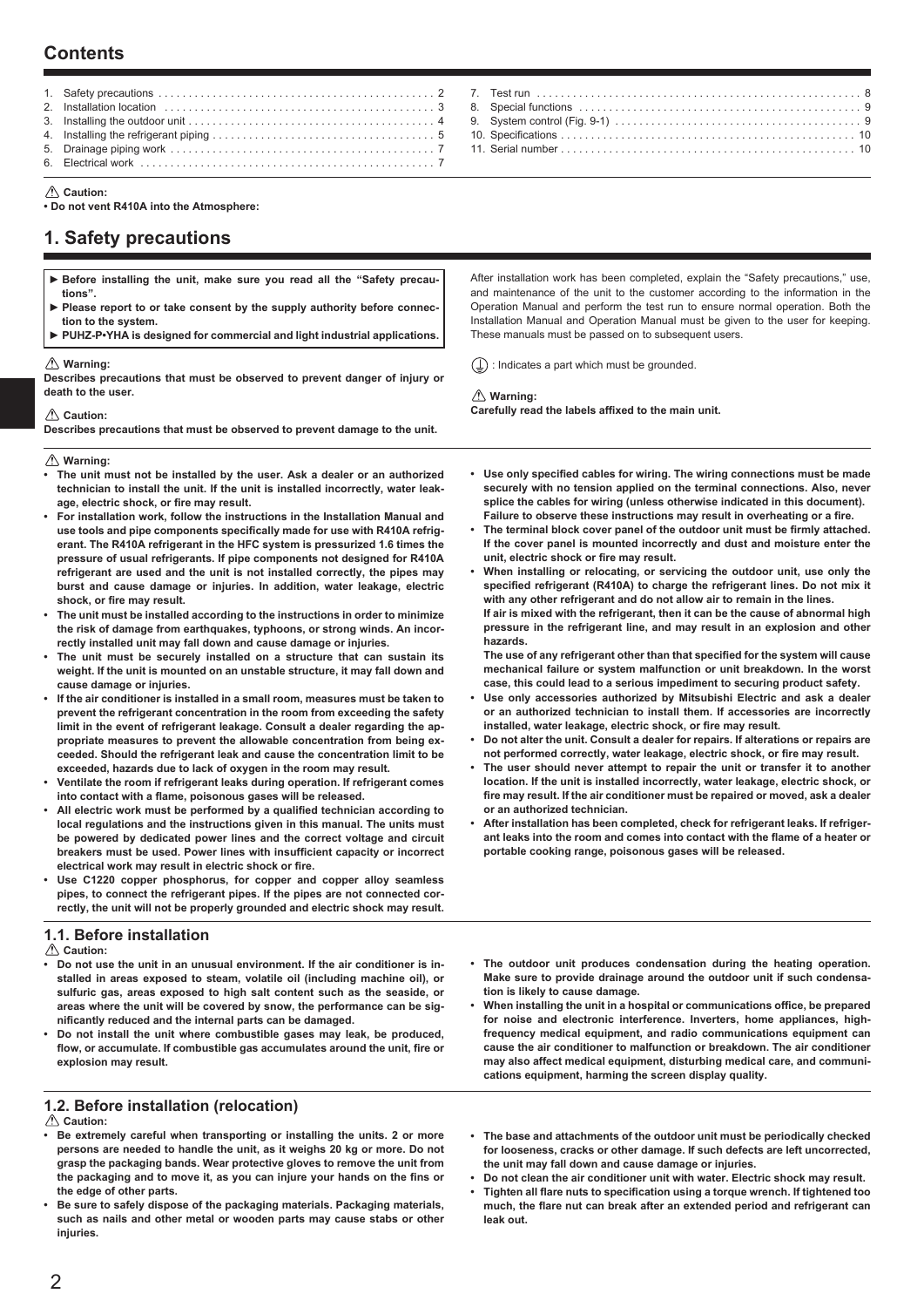# **1.3. Before electric work**

 **Caution:**

- **Be sure to install circuit breakers. If not installed, electric shock may result.**
- For the power lines, use standard cables of sufficient capacity. Otherwise, a short circuit, overheating, or fire may result.
- **When installing the power lines, do not apply tension to the cables. If the connections are loosened, the cables can snap or break and overheating or**  fire may result.
- **Be sure to ground the unit. Do not connect the ground wire to gas or water**

## **1.4. Before starting the test run**

 **Caution:**

- **Turn on the main power switch more than 12 hours before starting operation. Starting operation just after turning on the power switch can severely damage the internal parts. Keep the main power switch turned on during the operation season.**
- **Before starting operation, check that all panels, guards and other protective parts are correctly installed. Rotating, hot, or high voltage parts can cause injuries.**

# **1.5. Using R410A refrigerant air conditioners**

 **Caution:**

#### **• Use new refrigerant pipes.**

- **Note the following if reusing existing pipes that carried R22 refrigerant.**
- Be sure to clean the pipes and make sure that the insides of the pipes are clean.
- Replace the existing flare nuts and flare the flared sections again.
- Do not use thin pipes. (Refer to page 5)
- **Use C1220 copper phosphorus, for copper and copper alloy seamless pipes, to connect the refrigerant pipes. Make sure the insides of the pipes are clean and do not contain any harmful contaminants such as sulfuric**  compounds, oxidants, debris, or dust. Use pipes with the specified thick**ness. (Refer to page 5)**
- **Store the pipes to be used during installation indoors and keep both ends of the pipes sealed until just before brazing. (Leave elbow joints, etc. in their packaging.) If dust, debris, or moisture enters the refrigerant lines, oil deterioration or compressor breakdown may result.**
- **Use ester oil, ether oil, alkylbenzene oil (small amount) as the refrigeration**  oil applied to the flared sections. If mineral oil is mixed in the refrigeration **oil, oil deterioration may result.**

**pipes, lighting rods, or telephone grounding lines. If the unit is not properly grounded, electric shock may result.**

- **Use circuit breakers (ground fault interrupter, isolating switch (+B fuse),**  and molded case circuit breaker) with the specified capacity. If the circuit breaker capacity is larger than the specified capacity, breakdown or fire **may result.**
- **Do not touch any switch with wet hands. Electric shock may result.**
- **Do not touch the refrigerant pipes with bare hands during operation. The**  refrigerant pipes are hot or cold depending on the condition of the flowing **refrigerant. If you touch the pipes, burns or frostbite may result.**
- After stopping operation, be sure to wait at least five minutes before turn**ing off the main power switch. Otherwise, water leakage or breakdown may result.**
- **Do not use refrigerant other than R410A refrigerant. If another refrigerant is used, the chlorine will cause the oil to deteriorate.**
- Use a vacuum pump with a reverse flow check valve.
- If the vacuum pump oil flows backward into the refrigerant lines, refrigerant **oil deterioration may result.**
- Use the following tools specifically designed for use with R410A refrigerant. **The following tools are necessary to use R410A refrigerant. Contact your nearest dealer for any questions.**

| Tools (for R410A) |                                       |  |
|-------------------|---------------------------------------|--|
| Gauge manifold    | Flare tool                            |  |
| Charge hose       | Size adjustment gauge                 |  |
| Gas leak detector | Vacuum pump adapter                   |  |
| Torque wrench     | Electronic refrigerant charging scale |  |

- **Be sure to use the correct tools. If dust, debris, or moisture enters the refrigerant lines, refrigeration oil deterioration may result.**
- **Do not use a charging cylinder. If a charging cylinder is used, the composi**tion of the refrigerant will change and the efficiency will be lowered.

# **2. Installation location**





 **P100-P140**





# **2.1. Refrigerant pipe (Fig. 2-1)**

 **Check that the difference between the heights of the indoor and outdoor units, the length of refrigerant pipe, and the number of bends in the pipe are within the limits shown below.**

| Models           | $\oslash$ Pipe length | <b>B</b> Height difference © Number of bends |           |
|------------------|-----------------------|----------------------------------------------|-----------|
|                  | (one way)             |                                              | (one way) |
| P100, P125, P140 | Max. 50 m             | Max. 30 m                                    | Max. 15   |

• Height difference limitations are binding regardless of which unit, indoor or outdoor, is positioned higher. D Indoor unit

E Outdoor unit

(mm)

# **2.2. Choosing the outdoor unit installation location**

- Avoid locations exposed to direct sunlight or other sources of heat.
- Select a location from which noise emitted by the unit will not inconvenience neighbors.
- Select a location permitting easy wiring and pipe access to the power source and indoor unit.
- Avoid locations where combustible gases may leak, be produced, flow, or accumulate.
- Note that water may drain from the unit during operation.
- Select a level location that can bear the weight and vibration of the unit.
- Avoid locations where the unit can be covered by snow. In areas where heavy snow fall is anticipated, special precautions such as raising the installation location or installing a hood on the air intake must be taken to prevent the snow from blocking the air intake or blowing directly against it. This can reduce the airflow and a malfunction may result.
- Avoid locations exposed to oil, steam, or sulfuric gas.
- Use the transportation handles of the outdoor unit to transport the unit. If the unit is carried from the bottom, hands or fingers may be pinched.

# **2.3. Outline dimensions (Outdoor unit) (Fig. 2-2)**

The figure in parenthesis is for P125, P140 models.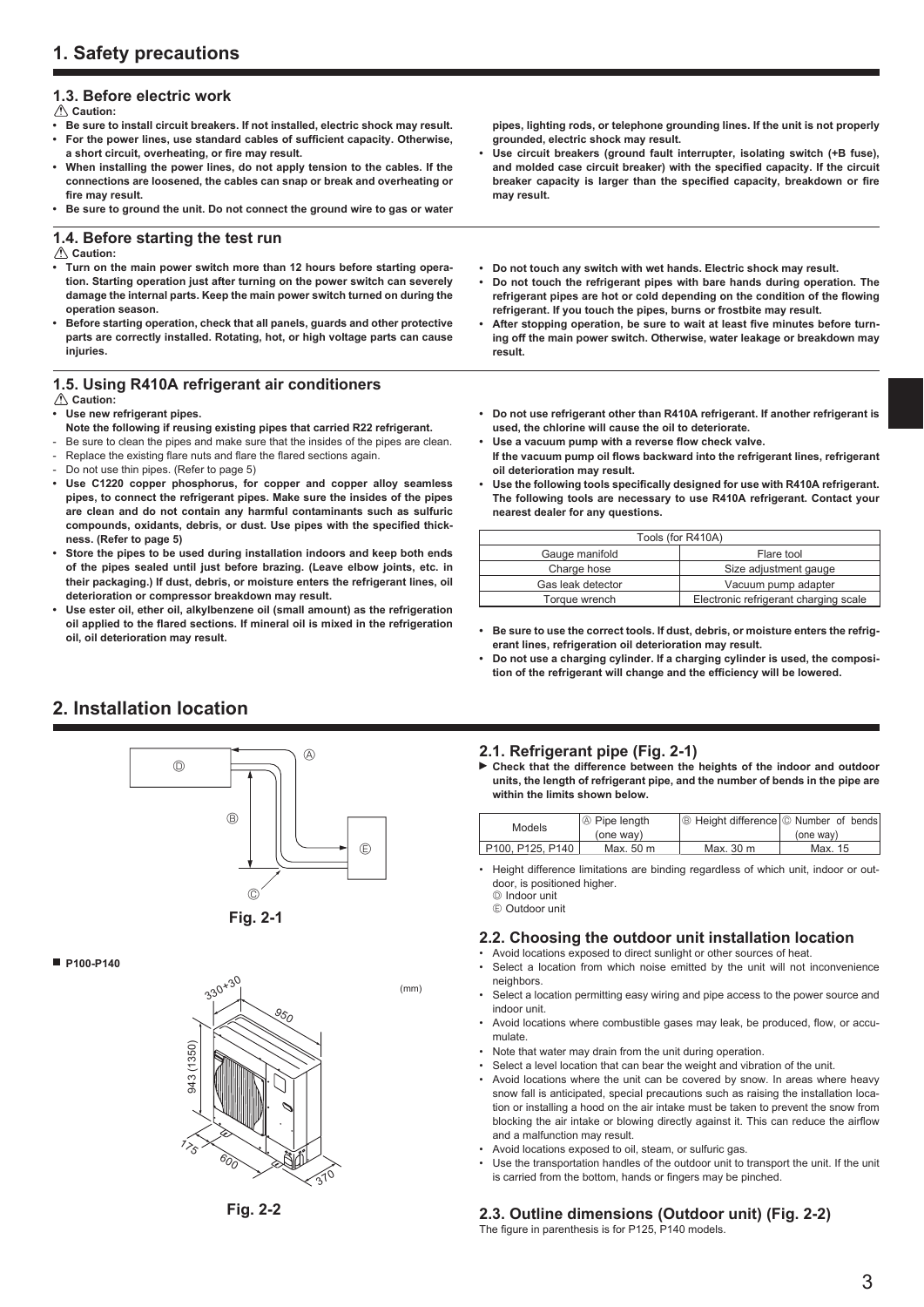# **2. Installation location**





**Fig. 2-5**

#### **2.4. Ventilation and service space**

#### **2.4.1. Windy location installation**

When installing the outdoor unit on a rooftop or other location unprotected from the wind, situate the air outlet of the unit so that it is not directly exposed to strong winds. Strong wind entering the air outlet may impede the normal airflow and a malfunction may result.

- The following shows three examples of precautions against strong winds.
- $0$  Face the air outlet towards the nearest available wall about 50 cm away from the wall. (Fig. 2-3)
- 2 Install an optional air guide if the unit is installed in a location where strong winds from a typhoon, etc. may directly enter the air outlet. (Fig. 2-4)  $\textcircled{A}$  Air outlet guide
- 3 Position the unit so that the air outlet blows perpendicularly to the seasonal wind direction, if possible. (Fig. 2-5)

B Wind direction

# **3. Installing the outdoor unit**



#### **2.4.2. When installing a single outdoor unit (Refer to the last page)** Minimum dimensions are as follows, except for Max., meaning Maximum dimensions, indicated.

The figures in parentheses are for P125, P140 models.

- Refer to the figures for each case.
- 1 Obstacles at rear only (Fig. 2-6)
- 2 Obstacles at rear and above only (Fig. 2-7)
- 3 Obstacles at rear and sides only (Fig. 2-8)
- 4 Obstacles at front only (Fig. 2-9)
	- When using an optional air outlet guide, the clearance for P125, P140 models is 500 mm or more.
- 5 Obstacles at front and rear only (Fig. 2-10)
- When using an optional air outlet guide, the clearance for P125, P140 models is 500 mm or more.
- 6 Obstacles at rear, sides, and above only (Fig. 2-11)
- Do not install the optional air outlet guides for upward airflow.

#### **2.4.3. When installing multiple outdoor units (Refer to the last page)** Leave 10 mm for P100-P140 space or more between the units.

- 1 Obstacles at rear only (Fig. 2-12)
- 2 Obstacles at rear and above only (Fig. 2-13)
- No more than three units must be installed side by side. In addition, leave space as shown. • Do not install the optional air outlet guides for upward airflow.
- 3 Obstacles at front only (Fig. 2-14)
- When using an optional air outlet guide, the clearance for P125. P140 models is 1000 mm or more.
- 4 Obstacles at front and rear only (Fig. 2-15)
- When using an optional air outlet guide, the clearance for P125, P140 models is 1000 mm or more.
- 5 Single parallel unit arrangement (Fig. 2-16) When using an optional air outlet guide installed for upward airflow, the clearance is 500 (1000) mm or more.
- 6 Multiple parallel unit arrangement (Fig. 2-17)
- When using an optional air outlet guide installed for upward airflow, the clearance is 1000 (1500) mm or more.
- 7 Stacked unit arrangement (Fig. 2-18)
- The units can be stacked up to two units high.<br>• No more than two stacked units must be installed
- No more than two stacked units must be installed side by side. In addition, leave space as shown.

• Be sure to install the unit in a sturdy, level surface to prevent rattling noises during peration. (Fig. 3-1)

| <foundation specifications=""></foundation> |  |
|---------------------------------------------|--|
| Equadation holt                             |  |

| <b>Foundation bolt</b>  | M <sub>10</sub> (3/8") |
|-------------------------|------------------------|
| Thickness of concrete   | 120 mm                 |
| Length of bolt          | 70 mm                  |
| Weight-bearing capacity | 320 kg                 |

- Make sure that the length of the foundation bolt is within 30 mm of the bottom surface of the base
- Secure the base of the unit firmly with four-M10 foundation bolts in sturdy locations.

#### **Installing the outdoor unit**

- Do not block the vent. If the vent is blocked, operation will be hindered and breakdown may result.
- In addition to the unit base, use the installation holes on the back of the unit to attach wires, etc., if necessary to install the unit. Use self-tapping screws ( $\varnothing$ 5 × 15 mm or less) and install on site.

#### **Warning:**

- **The unit must be securely installed on a structure that can sustain its weight. If the unit is mounted on an unstable structure, it may fall down and cause damage or injuries.**
- **The unit must be installed according to the instructions in order to minimize the risk of damage from earthquakes, typhoons, or strong winds. An incorrectly installed unit may fall down and cause damage or injuries.**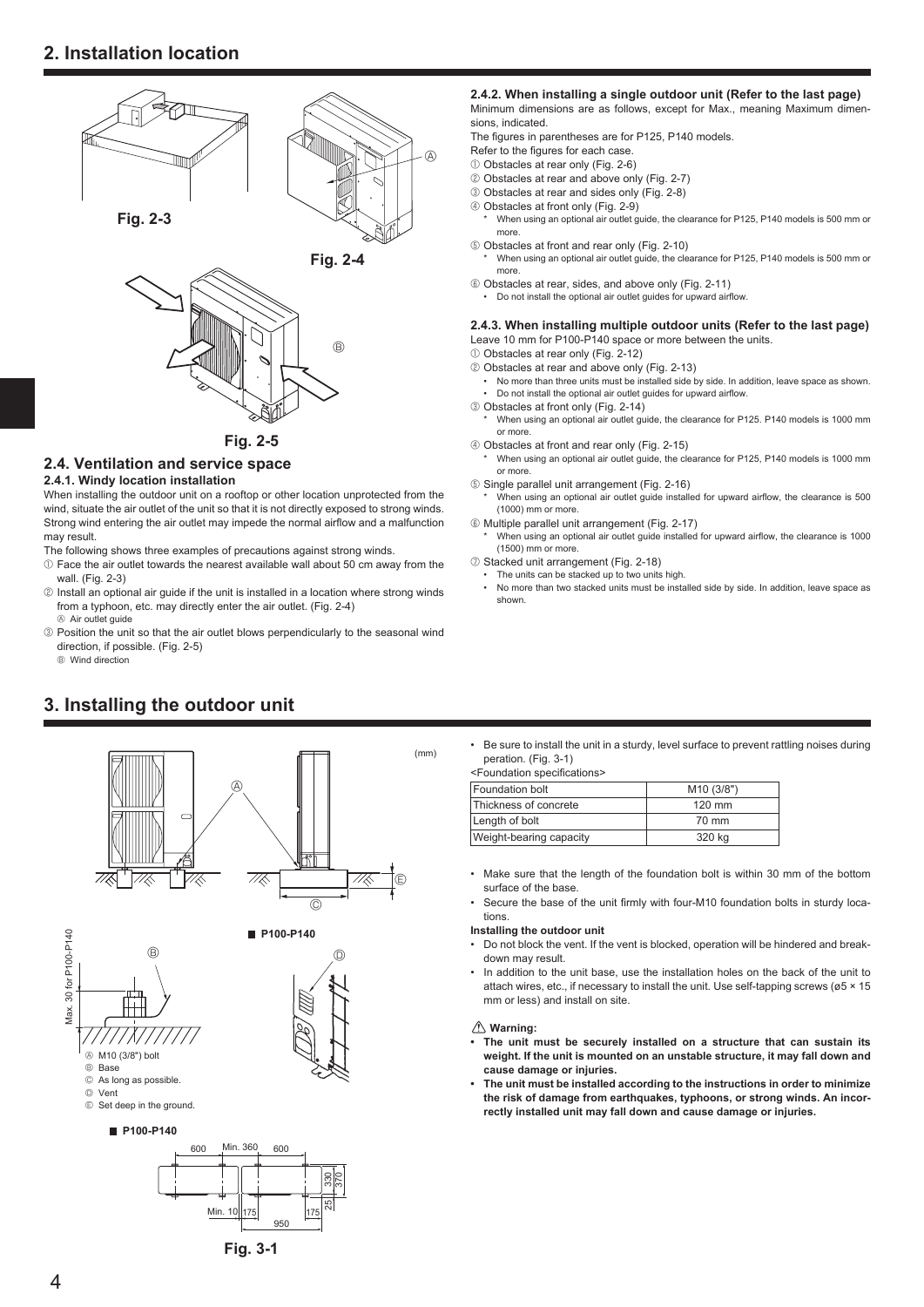



- A Flare cutting dimensions
- **B** Flare nut tightening torque



**Fig. 4-1**

A (Fig. 4-1)

| -                |                    |  |
|------------------|--------------------|--|
| Copper pipe O.D. | Flare dimensions   |  |
| (mm)             | øA dimensions (mm) |  |
| ø6.35            | $8.7 - 9.1$        |  |
| ø9.52            | $12.8 - 13.2$      |  |
| 012.7            | $16.2 - 16.6$      |  |
| ø15.88           | $19.3 - 19.7$      |  |
| ø19.05           | $23.6 - 24.0$      |  |

#### B (Fig. 4-1)

| Copper pipe O.D.<br>(mm) | Flare nut O.D.<br>(mm) | <b>Tightening torque</b><br>$(N \cdot m)$ |
|--------------------------|------------------------|-------------------------------------------|
| ø6.35                    | 17                     | $14 - 18$                                 |
| ø6.35                    | 22                     | $34 - 42$                                 |
| ø9.52                    | 22                     | $34 - 42$                                 |
| Ø12.7                    | 26                     | $49 - 61$                                 |
| ø12.7                    | 29                     | $68 - 82$                                 |
| ø15.88                   | 29                     | $68 - 82$                                 |
| ø15.88                   | 36                     | $100 - 120$                               |
| ø19.05                   | 36                     | $100 - 120$                               |



**Fig. 4-2**

#### **4.1. Precautions for devices that use R410A refrigerant**

- **Refer to page 3 for precautions not included below on using air conditioners with R410A refrigerant.**
- **Use ester oil, ether oil, alkylbenzene oil (small amount) as the refrigeration oil applied to the flared sections.**
- **Use C1220 copper phosphorus, for copper and copper alloy seamless pipes, to connect the refrigerant pipes. Use refrigerant pipes with the thick**nesses specified in the table to the below. Make sure the insides of the **pipes are clean and do not contain any harmful contaminants such as sulfuric compounds, oxidants, debris, or dust.**

#### **Warning:**

**When installing or relocating, or servicing the outdoor unit, use only the speci**fied refrigerant (R410A) to charge the refrigerant lines. Do not mix it with any **other refrigerant and do not allow air to remain in the lines.**

**If air is mixed with the refrigerant, then it can be the cause of abnormal high pressure in the refrigerant line, and may result in an explosion and other hazards.**

The use of any refrigerant other than that specified for the system will cause **mechanical failure or system malfunction or unit breakdown. In the worst case, this could lead to a serious impediment to securing product safety.**

|             | P100-P140               |
|-------------|-------------------------|
| Liquid pipe | ø9.52 thickness 0.8 mm  |
| Gas pipe    | ø15.88 thickness 1.0 mm |

• Do not use pipes thinner than those specified above.

#### **4.2. Connecting pipes (Fig. 4-1)**

- When commercially available copper pipes are used, wrap liquid and gas pipes with commercially available insulation materials (heat-resistant to 100°C or more, thickness of 12 mm or more). Direct contact with the bare piping may result in burns or frostbite.
- Be sure to separate thermal insulation for gas and liquid refrigerant pipes.
- The indoor parts of the drain pipe should be wrapped with polyethylene foam
- insulation materials (specific gravity of 0.03, thickness of 9 mm or more). • Apply thin layer of refrigerant oil to pipe and joint seating surface before tightening flare nut.  $\circledR$
- Use 2 wrenches to tighten piping connections. ®
- Use leak detector or soapy water to check for gas leaks after connections are completed.
- Apply refrigerating machine oil over the entire flare seat surface. ©
- Use the flare nuts for the following pipe size.  $\mathbb{O}$

|             |                | P100-P140 |
|-------------|----------------|-----------|
| Gas side    | Pipe size (mm) | ø15.88    |
| Liauid side | Pipe size (mm) | a9.52     |

- When bending the pipes, be careful not to break them. Bend radius of 100 mm to 150 mm are sufficient.
- Make sure the pipes do not contact the compressor. Abnormal noise or vibration may result.
- $10$  Pipes must be connected starting from the indoor unit.
- Flare nuts must be tightened with a torque wrench.
- 2 Flare the liquid pipes and gas pipes and apply a thin layer of refrigeration oil (Applied on site).
- When usual pipe sealing is used, refer to Table 1 for flaring of R410A refrigerant pipes.
	- The size adjustment gauge can be used to confirm A measurements.

Table 1 (Fig.  $4-2$ )

|                  | $A$ (mm)             |                          |  |  |
|------------------|----------------------|--------------------------|--|--|
| Copper pipe O.D. | Flare tool for R410A | Flare tool for R22 R407C |  |  |
| (mm)             | Clutch type          |                          |  |  |
| ø6.35 (1/4")     | $0 - 0.5$            | $1.0 - 1.5$              |  |  |
| ø9.52 (3/8")     | $0 - 0.5$            | $1.0 - 1.5$              |  |  |
| ø12.7 (1/2")     | $0 - 0.5$            | $1.0 - 1.5$              |  |  |
| ø15.88 (5/8")    | $0 - 0.5$            | $1.0 - 1.5$              |  |  |
| ø19.05 (3/4")    | $0 - 0.5$            | $1.0 - 1.5$              |  |  |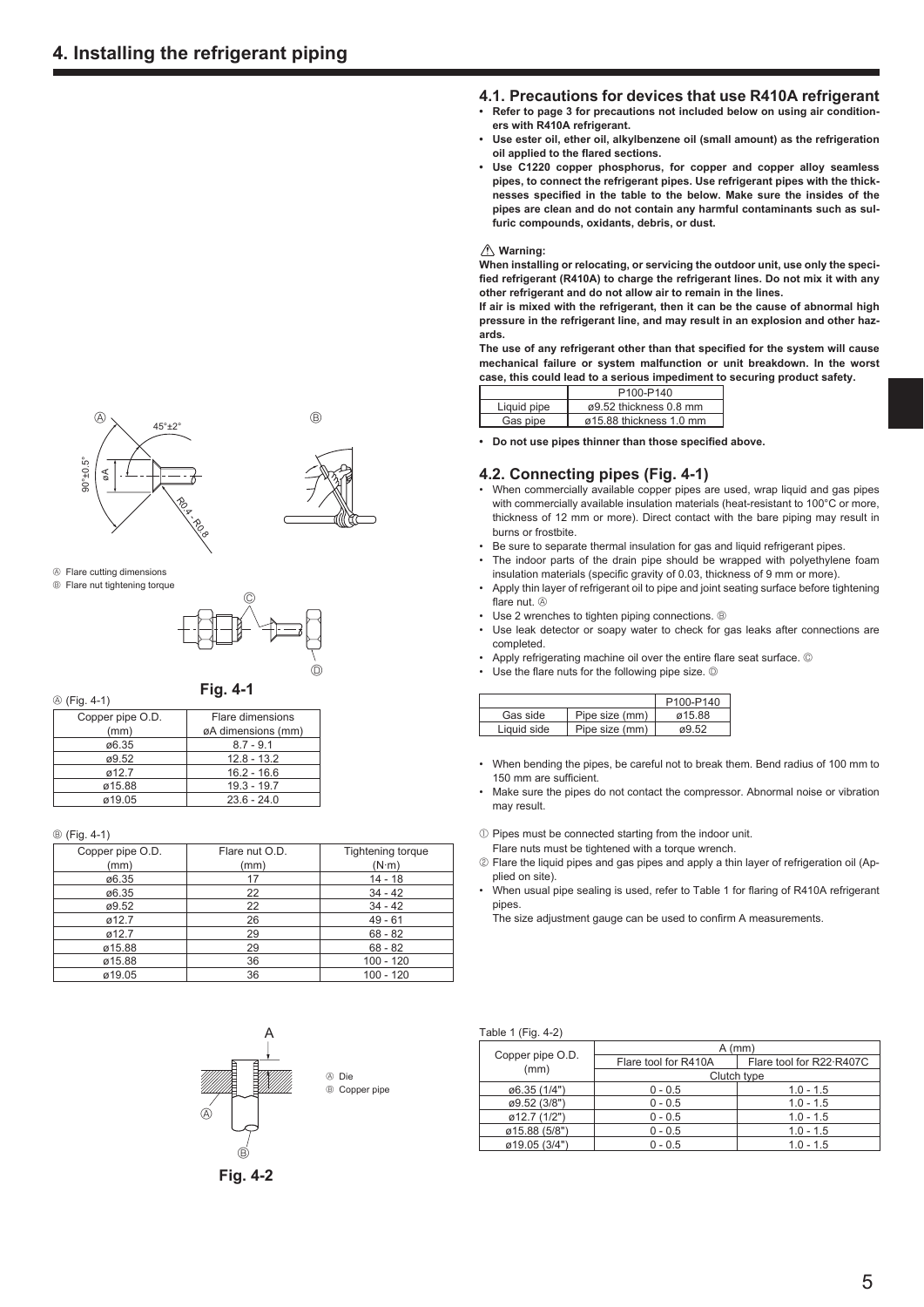# **4. Installing the refrigerant piping**

#### **P100-P140**



- A Stop valve <Liquid side>
- 
- <sup>®</sup> Stop valve <Gas side>
- C Service port

 $\circledS$ 

D Open/Close section

**Fig. 4-4**

E Local pipe

G Pipe cover

F Sealed, same way for gas side



- A Valve
- B Unit side
- C Cap
- D Local pipe side
- E Pipe cover
- $<sup>E</sup>$  Service port</sup>
- G Wrench hole

# **4.3. Refrigerant piping (Fig. 4-3)**

#### **For P100-P140**

Remove the service panel  $\mathbb{O}$  (3 screws) and the front piping cover  $\mathbb{O}$  (2 screws) and rear piping cover  $\circledcirc$  (2 screws).

- $10$  Perform refrigerant piping connections for the indoor/outdoor unit when the outdoor unit's stop valve is completely closed.
- 2 Vacuum-purge air from the indoor unit and the connection piping.
- 3 After connecting the refrigerant pipes, check the connected pipes and the indoor unit for gas leaks. (Refer to 4.4 Refrigerant pipe airtight testing method)
- 4 A high-performance vacuum pump is used at the stop valve service port to maintain a vacuum for an adequate time (at least 1 hour after reaching –101 kPa (5 Torr)) in order to vacuum dry the inside of the pipes. Always check the degree of vacuum at the gauge manifold. If there is any moisture left in the pipe, the degree of vacuum is sometimes not reached with short-time vacuum application. After vacuum drying, completely open the stop valves (both liquid and gas) for the

outdoor unit. This completely links the indoor and outdoor refrigerant circuits. If the vacuum drying is inadequate, air and water vapor remain in the refriger-

- ant circuits and can cause abnormal rise of high pressure, abnormal drop of low pressure, deterioration of the refrigerant machine oil due to moisture, etc.
- If the stop valves are left closed and the unit is operated, the compressor and control valves will be damaged.
- Use a leak detector or soapy water to check for gas leaks at the pipe connection sections of the outdoor unit.
- Do not use the refrigerant from the unit to purge air from the refrigerant lines.
- After the valve work is completed, tighten the valve caps to the correct torque: 20 to 25 N·m (200 to 250 kgf·cm).
- Failure to replace and tighten the caps may result in refrigerant leakage. In addition, do not damage the insides of the valve caps as they act as a seal to prevent refrigerant leakage.

5 Use sealant to seal the ends of the thermal insulation around the pipe connection sections to prevent water from entering the thermal insulation.

#### **4.4. Refrigerant pipe airtight testing method**

(1) Connect the testing tools.

• Make sure the stop valves  $\circledast \circledast$  are closed and do not open them.

• Add pressure to the refrigerant lines through the service port © of the liquid stop valve  $\overline{A}$ 

(2) Do not add pressure to the specified pressure all at once; add pressure little by little.

- 1 D Pressurize to 0.5 MPa (5 kgf/cm<sup>2</sup>G), wait 5 minutes, and make sure the pressure does not decrease.
- 2 Pressurize to 1.5 MPa (15 kgf/cm²G), wait 5 minutes, and make sure the pressure does not decrease.
- 3 Pressurize to 4.15 MPa (41.5 kgf/cm²G) and measure the surrounding temperature and refrigerant pressure.

(3) If the specified pressure holds for about one day and does not decrease, the pipes have passed the test and there are no leaks.

If the surrounding temperature changes by 1 °C, the pressure will change by about 0.03 MPa (0.3 kgf/cm²G). Make the necessary corrections.

(4) If the pressure decreases in steps (2) or (3), there is a gas leak. Look for the source of the gas leak.

#### **4.5. Stop valve opening method**

The stop valve opening method varies according to the outdoor unit model. Use the appropriate method to open the stop valves.

(1) Gas side of P100-P140 (Fig. 4-5)

- $0$  Remove the cap and turn the valve rod counterclockwise as far as it will go with the use of a 5 mm hexagonal wrench. Stop turning when it hits the stopper. (ø 15.88: Approximately 13 revolutions)
- 2 Make sure that the stop valve is open completely and rotate the cap back to its original position.
- (2) Liquid side of P100-P140 (Fig. 4-6)
- $\hat{1}$  Remove the cap and turn the valve rod counterclockwise as far as it will go with the use of a 4 mm hexagonal wrench. Stop turning when it hits the stopper. (ø9.52: Approximately 10 revolutions)
- 2 Make sure that the stop valve is open completely and rotate the cap back to its original position.
- Refrigerant pipes are protectively wrapped for P100-P140
- The pipes can be protectively wrapped up to a diameter of ø90 before or after connecting the pipes. Cut out the knockout in the pipe cover following the groove and wrap the pipes.
- Pipe inlet gap for P100-P140
- Use putty or sealant to seal the pipe inlet around the pipes so that no gaps remain. (If the gaps are not closed, noise may be emitted or water and dust will enter the unit and breakdown may result.)

#### **Precautions when using the charge valve (Fig. 4-7)**

Do not tighten the service port too much when installing it, otherwise, the valve core could be deformed and become loose, causing a gas leak.

After positioning section  $\circledcirc$  in the desired direction, turn section  $\circledcirc$  only and tighten it. Do not further tighten sections  $\circledB$  and  $\circledB$  together after tightening section  $\circledB$ .

#### **Warning:**

**When installing the unit, securely connect the refrigerant pipes before starting the compressor**.

 $\circledA$  $(B)$  $\odot$  $^{\circ}$ 



**Fig. 4-5 Fig. 4-6**  $\oplus$  Double spanner section

 (Do not apply a spanner other than to this section. Doing so would cause coolant leaks.)

 $\circ$  Seal section

 (Seal the end of the heat insulation material at the pipe connection section with whatever seal material you have on hand so that water does not infiltrate the heat insulation material.)

> The figure to the left is an example only. The stop valve shape, service port position. etc., may vary according to the model.

> (Do not further tighten sections  $\circledR$  and  $\circledR$

Turn section  $\overset{\circ}{\otimes}$  only.

together.)

© Charge hose D Service port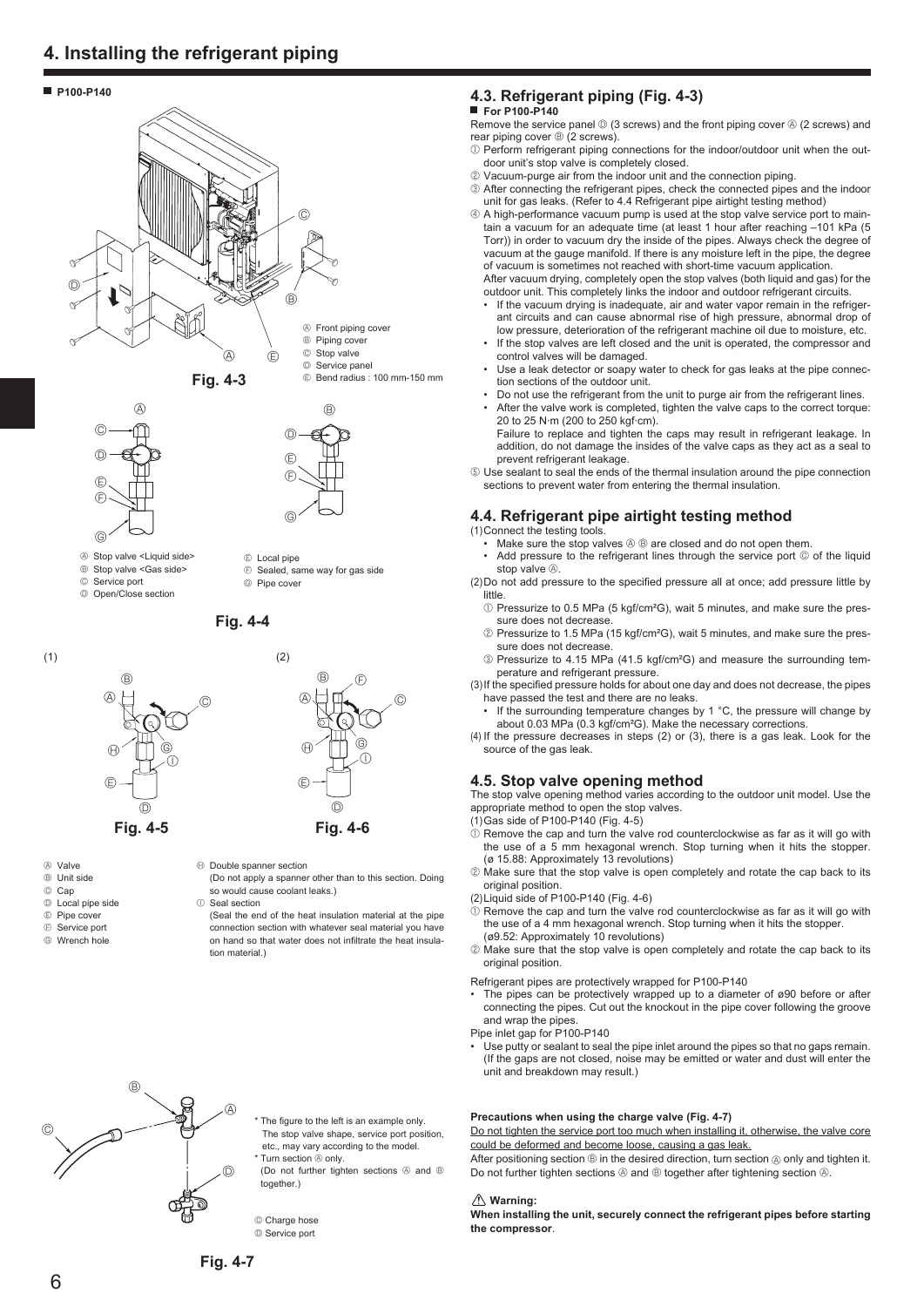#### **4.6. Addition of refrigerant**

- Additional charging is not necessary if the pipe length does not exceed 20 m for P100 and 30 m for P125-P140.
- If the pipe length is exceeded, charge the unit with additional R410A refrigerant according to the permitted pipe lengths in the following table.
- When the unit is stopped, charge the unit with the additional refrigerant through the liquid stop valve after the pipe extensions and indoor unit have been vacuumized.

 When the unit is operating, add refrigerant to the gas check valve using a safety charger. Do not add liquid refrigerant directly to the check valve.

- \* After charging the unit with refrigerant, note the added refrigerant amount on the service label (attached to the unit).
- Refer to the "1.5. Using R410A refrigerant air conditioners" for more information.
- Be careful when installing multiple units. Connecting to an incorrect indoor unit can lead to abnormally high pressure and have a serious effect on operation performance.

|                  | Permitted<br>Model<br>pipe<br>length | Permitted<br>vertical | Additional refrigerant charging amount |                   |             |
|------------------|--------------------------------------|-----------------------|----------------------------------------|-------------------|-------------|
|                  |                                      | difference            | $21 - 30$ m                            | $31 - 40$ m       | $41 - 50$ m |
| P <sub>100</sub> | $-50m$                               | $-30m$                | $0.6$ kg                               | 1.2 <sub>kq</sub> | $1.8$ kg    |
| P125,<br>P140    |                                      |                       |                                        | $0.6$ kg          | $1.2$ kg    |

#### $P100-P140 : A+B+C(+D) \le 50$  m  $IB-C$  $|B-D|$   $\leq 8 m$  $|C-D|$  $\circledR$  $^{\circledR}$  $\mathbb{A}$  $\overline{A}$  $\circledR$  $\odot$ E B C A D **Fig. 4-8** B C  $|$  ≤ 20 m D

#### **4.7. For twin/triple combination**

Refrigerant piping limitation of length, height difference are shown in the figure. (Fig. 4-8)

- A Indoor unit
- B Outdoor unit
- C Multi distribution pipe (option)
- D Height difference (Indoor unit-Outdoor unit) Max. 30 m
- E Height difference (Indoor unit-Indoor unit) Max. 1 m

# **5. Drainage piping work**

**Outdoor unit drainage pipe connection**

When drain piping is necessary, use the drain socket or the drain pan (option).

|               | P <sub>100-P<sub>140</sub></sub> |
|---------------|----------------------------------|
| IDrain socket | PAC-SG61DS-E                     |
| Drain pan     | PAC-SG64DP-E                     |

# **6. Electrical work**

## **6.1. Outdoor unit (Fig. 6-1, Fig. 6-2)**

0 Remove the service pane 2 Wire the cables referring to the Fig. 6-1 and the Fig. 6-2.





- A Earth terminal
- B Terminal block C Clamp
- D Service panel
- E Wire the cables so that they do not contact the center of the service panel or the gas valve.

 **Caution:**

**Be sure to install N-Line. Without N-Line, it could cause damage to unit.**

L N  $\circledR$  S1 S2 S3

 **P100-P140Y**

L1 L2 L3 N  $\circledast$  S1 S2 S3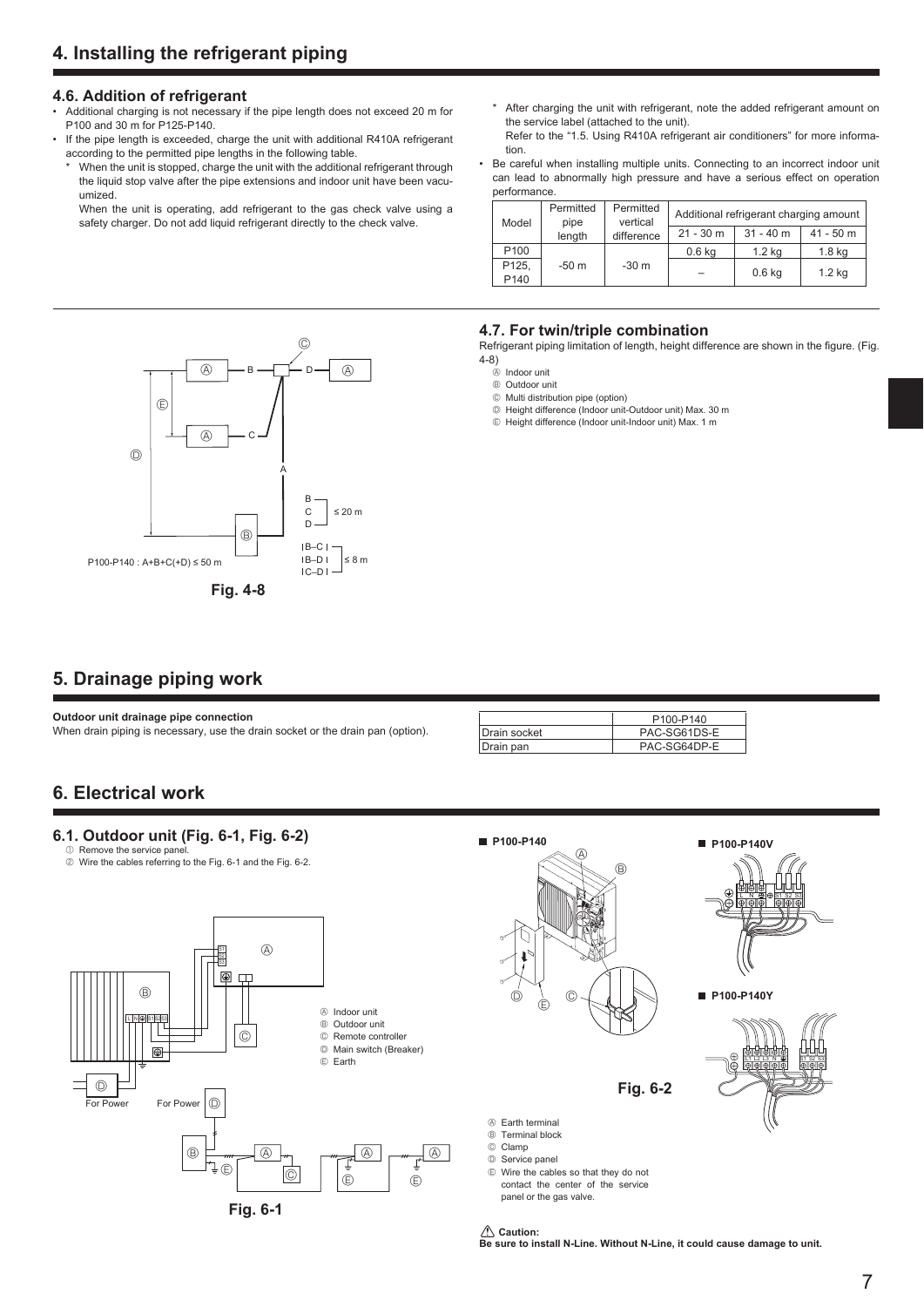#### **6.2. Field electrical wiring**

| Outdoor unit model                                        |                                          |         | P140V<br>P100.125V               |                                  | P100, 125, 140Y                     |  |
|-----------------------------------------------------------|------------------------------------------|---------|----------------------------------|----------------------------------|-------------------------------------|--|
| Outdoor unit power supply                                 |                                          |         | $\sim$ /N (single), 50 Hz, 230 V | $\sim$ /N (single), 50 Hz, 230 V | $3N \sim (3 \text{ ph } 4$ -wires). |  |
|                                                           |                                          |         |                                  |                                  | 50 Hz, 400 V                        |  |
| $*1$<br>Outdoor unit input capacity Main switch (Breaker) |                                          | 32 A    | 40 A                             | 16 A                             |                                     |  |
| (mm <sup>2</sup> )<br>e si<br>ŠΪ<br>Wire<br>size          | Outdoor unit power supply                |         | $3 \times$ Min. 4                | $3 \times$ Min. 6                | $5 \times$ Min. 1.5                 |  |
|                                                           | $*2$<br>Indoor unit-Outdoor unit         |         | $3 \times 1.5$ (Polar)           | $3 \times 1.5$ (Polar)           | $3 \times 1.5$ (Polar)              |  |
|                                                           | Indoor unit-Outdoor unit earth           | $*2$    | $1 \times$ Min. 1.5              | $1 \times$ Min. 1.5              | $1 \times$ Min. 1.5                 |  |
|                                                           | Remote controller-Indoor unit            | $*3$    | $2 \times 0.3$ (Non-polar)       | $2 \times 0.3$ (Non-polar)       | $2 \times 0.3$ (Non-polar)          |  |
| ating<br>$=$<br>ិ<br>ច                                    | Outdoor unit L-N (single)                | $*_{4}$ | <b>230 VAC</b>                   | 230 VAC                          | <b>230 VAC</b>                      |  |
|                                                           | Outdoor unit L1-N, L2-N, L3-N (3 phase)  |         |                                  |                                  |                                     |  |
|                                                           | Indoor unit-Outdoor unit S1-S2           | $*_{4}$ | <b>230 VAC</b>                   | <b>230 VAC</b>                   | <b>230 VAC</b>                      |  |
|                                                           | Indoor unit-Outdoor unit S2-S3           | $*_{4}$ | 24 VDC                           | <b>24 VDC</b>                    | 24 VDC                              |  |
|                                                           | Remote controller-Indoor unit<br>$*_{4}$ |         | 12 VDC                           | 12 VDC                           | 12 VDC                              |  |

\*1. A breaker with at least 3.0 mm contact separation in each poles shall be provided. Use earth leakage breaker (NV).

Make sure that the current leakage breaker is one compatible with higher harmonics. Always use a current leakage breaker that is compatible with higher harmonics as this unit is equipped with an inverter.

The use of an inadequate breaker can cause the incorrect operation of inverter.

\*2. Max. 45 m

If 2.5 mm<sup>2</sup> used, Max. 50 m<br>If 2.5 mm<sup>2</sup> used and S3 separated, Max. 80 m

\*3. The 10 m wire is attached in the remote controller accessory. \*4. The figures are NOT always against the ground.

S3 terminal has 24 VDC against S2 terminal. However between S3 and S1, these terminals are NOT electrically insulated by the transformer or other device.

**Notes: 1. Wiring size must comply with the applicable local and national code.**

- 2. Power supply cords and Indoor/Outdoor unit connecting cords shall not be lighter than polychloroprene sheathed flexible cord. (Design 60245 IEC 57)
- **3. Install an earth longer than other cables.**



#### **Warning:**

**In case of A-control wiring, there is high voltage potential on the S3 terminal caused by electrical circuit design that has no electrical insulation between power line and communication signal line. Therefore, please turn off the main power supply when servicing. And do not touch the S1, S2, S3 terminals when the power is energized. If isolator should be used between indoor unit and outdoor unit, please use 3-pole type.**

Never splice the power cable or the indoor-outdoor connection cable, otherwise it may result in a smoke, a fire or communication failure.

## **7. Test run**

#### **7.1. Before test run**

- **After completing installation and the wiring and piping of the indoor and outdoor units, check for refrigerant leakage, looseness in the power supply or control wiring, wrong polarity, and no disconnection of one phase in the supply.**
- **Use a 500-volt megohmmeter to check that the resistance between the pow**er supply terminals and ground is at least 1 M $\Omega$ .
- ▶ Do not carry out this test on the control wiring (low voltage circuit) termi**nals.**

#### **Warning:**

**Do not use the air conditioner if the insulation resistance is less than 1 M** $\Omega$ .

#### **Insulation resistance**

After installation or after the power source to the unit has been cut for an extended  $period.$  the insulation resistance will drop below 1 M $\Omega$  due to refrigerant accumulating in the compressor. This is not a malfunction. Perform the following procedures.

- 1. Remove the wires from the compressor and measure the insulation resistance of the compressor.
- 2. If the insulation resistance is below 1 M $\Omega$ , the compressor is faulty or the resistance dropped due the accumulation of refrigerant in the compressor.
- 3. After connecting the wires to the compressor, the compressor will start to warm up after power is supplied. After supplying power for the times indicated below, measure the insulation resistance again.

#### **7.2. Test run**

| 7.2.1. Using SW4 in outdoor unit |       |     |                   |  |  |  |
|----------------------------------|-------|-----|-------------------|--|--|--|
|                                  | SW4-1 | ON  |                   |  |  |  |
|                                  | SW4-2 | OFF | Cooling operation |  |  |  |
|                                  | SW4-1 | ON  |                   |  |  |  |
|                                  | SW4-2 | ON  | Heating operation |  |  |  |
|                                  |       |     |                   |  |  |  |

After performing the test run, set SW4-1 to OFF.

After power is supplied, a small clicking noise may be heard from the inside of the outdoor unit. The electronic expansion valve is opening and closing. The unit is not faulty.

 • The insulation resistance drops due to accumulation of refrigerant in the compressor. The resistance will rise above 1 M $\Omega$  after the compressor is warmed up for 12 hours.

 (The time necessary to warm up the compressor varies according to atmospheric conditions and refrigerant accumulation.)

- To operate the compressor with refrigerant accumulated in the compressor, the compressor must be warmed up at least 12 hours to prevent breakdown.
- 4. If the insulation resistance rises above 1 MQ, the compressor is not faulty.

#### **Caution:**

- **The compressor will not operate unless the power supply phase connection is correct.**
- **Turn on the power at least 12 hours before starting operation.**
- Starting operation immediately after turning on the main power switch can result in severe damage to internal parts. Keep the power switch turned on during the operational season.

#### ▶ The followings must be checked as well.

- The outdoor unit is not faulty. LED1 and LED2 on the control board of the outdoor unit flash when the outdoor unit is faulty.
- Both the gas and liquid stop valves are completely open.
- A protective sheet covers the surface of the DIP switch panel on the control board of the outdoor unit. Remove the protective sheet to operate the DIP switches easily.
- A few seconds after the compressor starts, a clanging noise may be heard from the inside of the outdoor unit. The noise is coming from the check valve due to the small difference in pressure in the pipes. The unit is not faulty.

**The test run operation mode cannot be changed by DIP switch SW4-2 during the test run. (To change the test run operation mode during the test run, stop the test run by DIP switch SW4-1. After changing the test run operation mode, resume the test run by switch SW4-1.)**

#### **7.2.2. Using remote controller**

Refer to the indoor unit installation manual.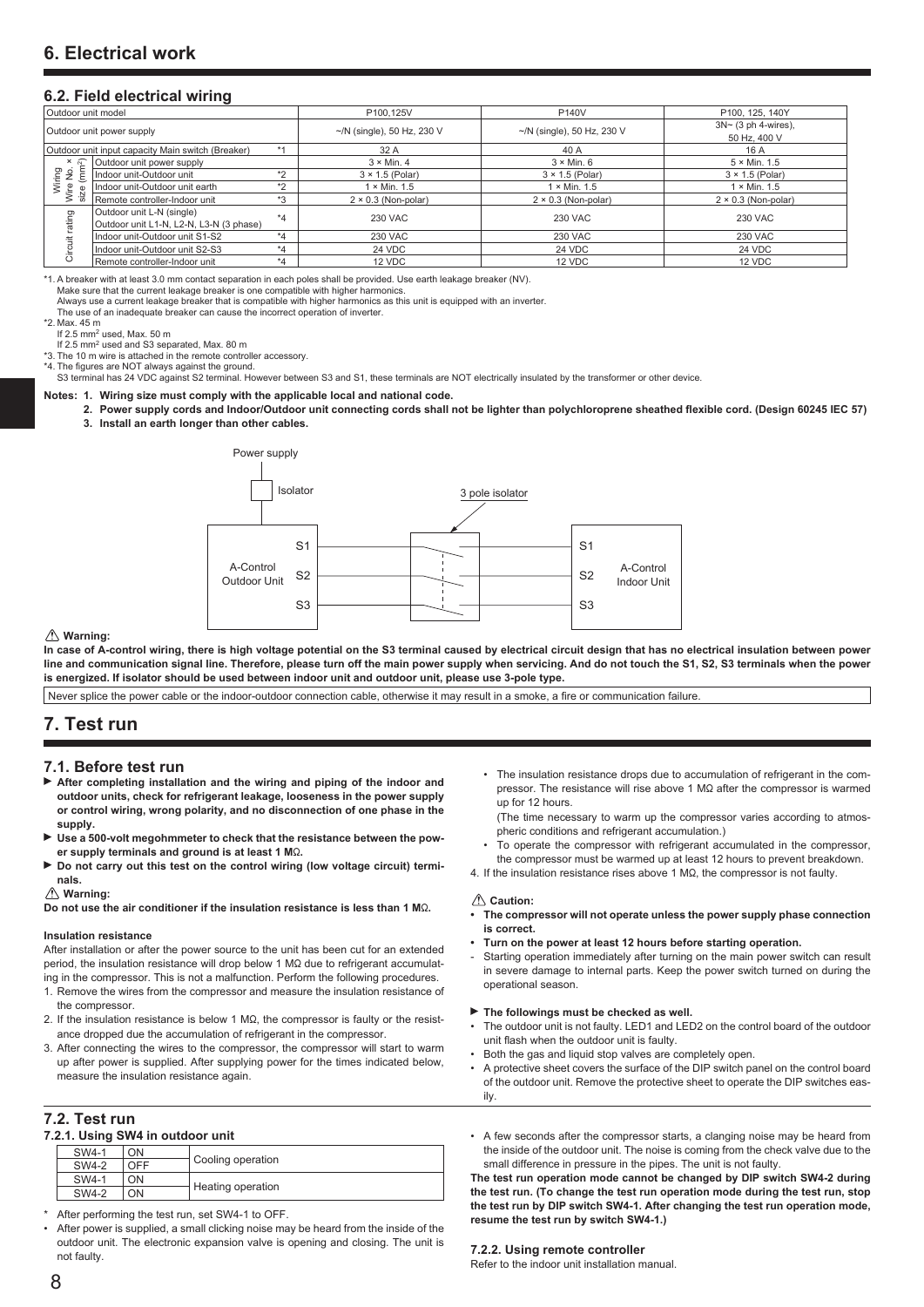# **8. Special functions**



- A Circuit diagram example (Demand function)
- B On-site arrangement

C External input adapter (PAC-SC36NA-E) D Outdoor unit control board

E Max. 10 m

#### 8.1. Low noise mode (on-site modification) (Fig. 8-1)

By performing the following modification, operation noise of the outdoor unit can be reduced by about 3-4 dB.

The low noise mode will be activated when a commercially available timer or the contact input of an ON/OFF switch is added to the CNDM connector (option) on the control board of the outdoor unit.

- The ability varies according to the outdoor temperature and conditions, etc.
- $10$  Complete the circuit as shown when using the external input adapter (PAC-SC36NA-E). (Option)
- 2 SW1 ON: Low noise mode
	- SW1 OFF: Normal operation

#### **8.2. Demand function (on-site modification) (Fig. 8-2)**

By performing the following modification, energy consumption can be reduced to 0–100% of the normal consumption.

The demand function will be activated when a commercially available timer or the contact input of an ON/OFF switch is added to the CNDM connector (option) on the control board of the outdoor unit.

- $0$  Complete the circuit as shown when using the external input adapter (PAC-SC36NA-E). (Option)
- 2 By setting SW7-1 and SW7-2 on the control board of the outdoor unit, the energy consumption (compared to the normal consumption) can be limited as shown below.

| SW7-1      | SW7-2 | Energy consumption (SW2 ON) |  |  |  |
|------------|-------|-----------------------------|--|--|--|
| <b>OFF</b> | OFF   | $0\%$ (Stop)                |  |  |  |
| ON         | OFF   | 50%                         |  |  |  |
| OFF        | KC    | 75%                         |  |  |  |

#### **8.3. Refrigerant collecting (pump down)**

Perform the following procedures to collect the refrigerant when moving the indoor unit or the outdoor unit.

- 1 Supply power (circuit breaker).
	- When power is supplied, make sure that "CENTRALLY CONTROLLED" is not displayed on the remote controller. If "CENTRALLY CONTROLLED" is displayed, the refrigerant collecting (pump down) cannot be completed normally.
- Start-up of the indoor-outdoor communication takes about 3 minutes after the power (circuit breaker) is turned on. Start the pump-down operation 3 to 4 minutes after the power (circuit breaker) is turned ON.
- 2 After the liquid stop valve is closed, set the SWP switch on the control board of the outdoor unit to ON. The compressor (outdoor unit) and ventilators (indoor and outdoor units) start operating and refrigerant collecting operation begins. LED1 and LED2 on the control board of the outdoor unit are lit.
	- Only set the SWP switch (push-button type) to ON if the unit is stopped. However, even if the unit is stopped and the SWP switch is set to ON less than 3 minutes after the compressor stops, the refrigerant collecting operation cannot be performed. Wait until compressor has been stopped for 3 minutes and then set the SWP switch to ON again.
- **9. System control (Fig. 9-1)**



**Fig. 9-1**

- 3 Because the unit automatically stops in about 2 to 3 minutes when the refrigerant collecting operation is completed (LED1 off, LED2 lit), be sure to quickly close the gas stop valve. If LED1 is lit and LED2 is off and the outdoor unit is stopped, refrigerant collection is not properly performed. Open the liquid stop valve completely, and then repeat step 2 after 3 minutes have passed.
	- If the refrigerant collecting operation has been completed normally (LED1 off, LED2 lit), the unit will remain stopped until the power supply is turned off.
- 4 Turn off the power supply (circuit breaker).
	- Note that when the extension piping is very long with large refrigerant amount, it may not be possible to perform a pump-down operation. When performing the pump-down operation, make sure that the low pressure is lowered to near 0 MPa (gauge).

#### **Warning:**

**When pumping down the refrigerant, stop the compressor before disconnecting the refrigerant pipes. The compressor may burst if air etc. get into it.**

Set the refrigerant address using the DIP switch of the outdoor unit.

1 Wiring from the Remote Control

This wire is connected to TB5 (terminal board for remote controller) of the indoor unit (non-polar).

2 When a Different Refrigerant System Grouping is Used.

Up to 16 refrigerant systems can be controlled as one group using the slim MA remote controller.

#### **Note:**

In single refrigerant system (twin/triple), there is no need of wiring 2.

| SW <sub>1</sub>                            |                      |                          | Operation according to switch setting             |        |  |  |  |
|--------------------------------------------|----------------------|--------------------------|---------------------------------------------------|--------|--|--|--|
| Function table                             |                      | Function                 | ON                                                | OFF    |  |  |  |
| $<$ SW1 $>$                                |                      | Compulsory<br>defrosting | Start                                             | Normal |  |  |  |
| $ON$ $\boxed{000000}$<br><b>OFF IIIIII</b> | SW <sub>1</sub>      | 2 Error history<br>clear | Clear                                             | Normal |  |  |  |
| 1 2 3 4 5 6                                | function<br>settings |                          | 3 Refrigerant Settings for outdoor unit addresses |        |  |  |  |
|                                            |                      | system $ad-10$ to 15     |                                                   |        |  |  |  |
|                                            |                      | dress setting            |                                                   |        |  |  |  |
|                                            |                      | 6                        |                                                   |        |  |  |  |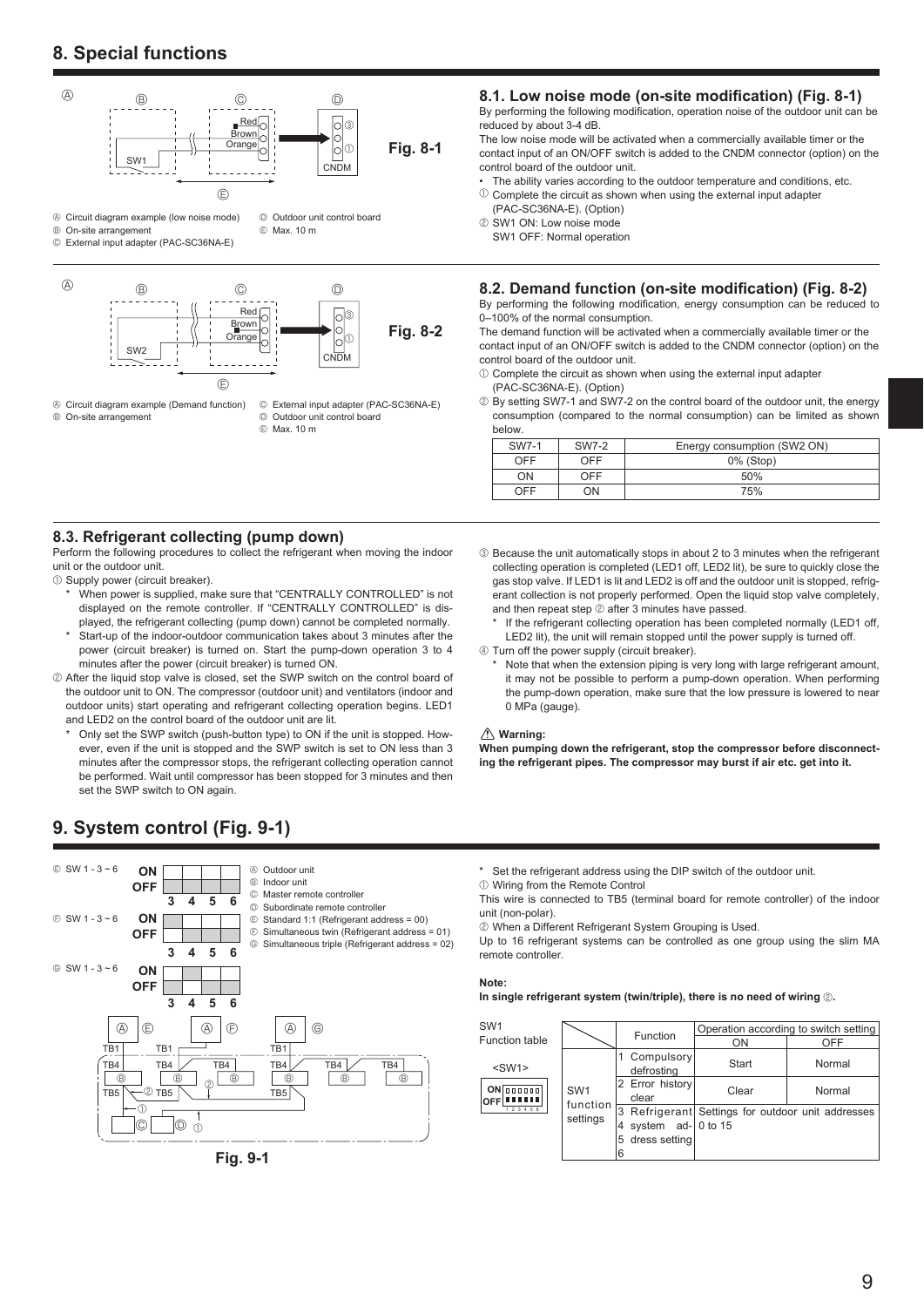# **10. Specifications**

| Outdoor model                              |         |                  | PUHZ-P            | PUHZ-P                             | PUHZ-P           | PUHZ-P           | PUHZ-P                             | PUHZ-P  |
|--------------------------------------------|---------|------------------|-------------------|------------------------------------|------------------|------------------|------------------------------------|---------|
|                                            |         |                  | 100VHA5           | 125VHA4                            | 140VHA4          | 100YHA3          | 125YHA2                            | 140YHA2 |
| Power supply (V / Phase / Hz)              |         |                  | 230 / Single / 50 |                                    |                  | 400 / Three / 50 |                                    |         |
| Dimensions (W $\times$ H $\times$ D)<br>mm |         | $950 \times 943$ |                   |                                    | $950 \times 943$ |                  |                                    |         |
|                                            |         |                  | $× 330 (+30)$     | $950 \times 1350 \times 330 (+30)$ |                  | $× 330 (+30)$    | $950 \times 1350 \times 330 (+30)$ |         |
|                                            | Cooling | dB(A)            | 50                | 54                                 | 55               | 50               | 54                                 | 55      |
| Sound level *1                             | Heating |                  | 54                | 55                                 | 56               | 54               | 55                                 | 56      |

\*1 Measured under rated operation frequency.

# **11. Serial number**

# **■ The serial number is indicated on the SPEC NAME PLATE.**

| Sequential number for each unit: 00001-99999 |
|----------------------------------------------|

Month of manufacture: A (1), B (2), C (3), D (4), E (5), F (6), G (7), H (8), J (9), K (10), L (11), M (12)

Year of manufacture (western calendar) :  $2014 \rightarrow 4$ ,  $2015 \rightarrow 5$